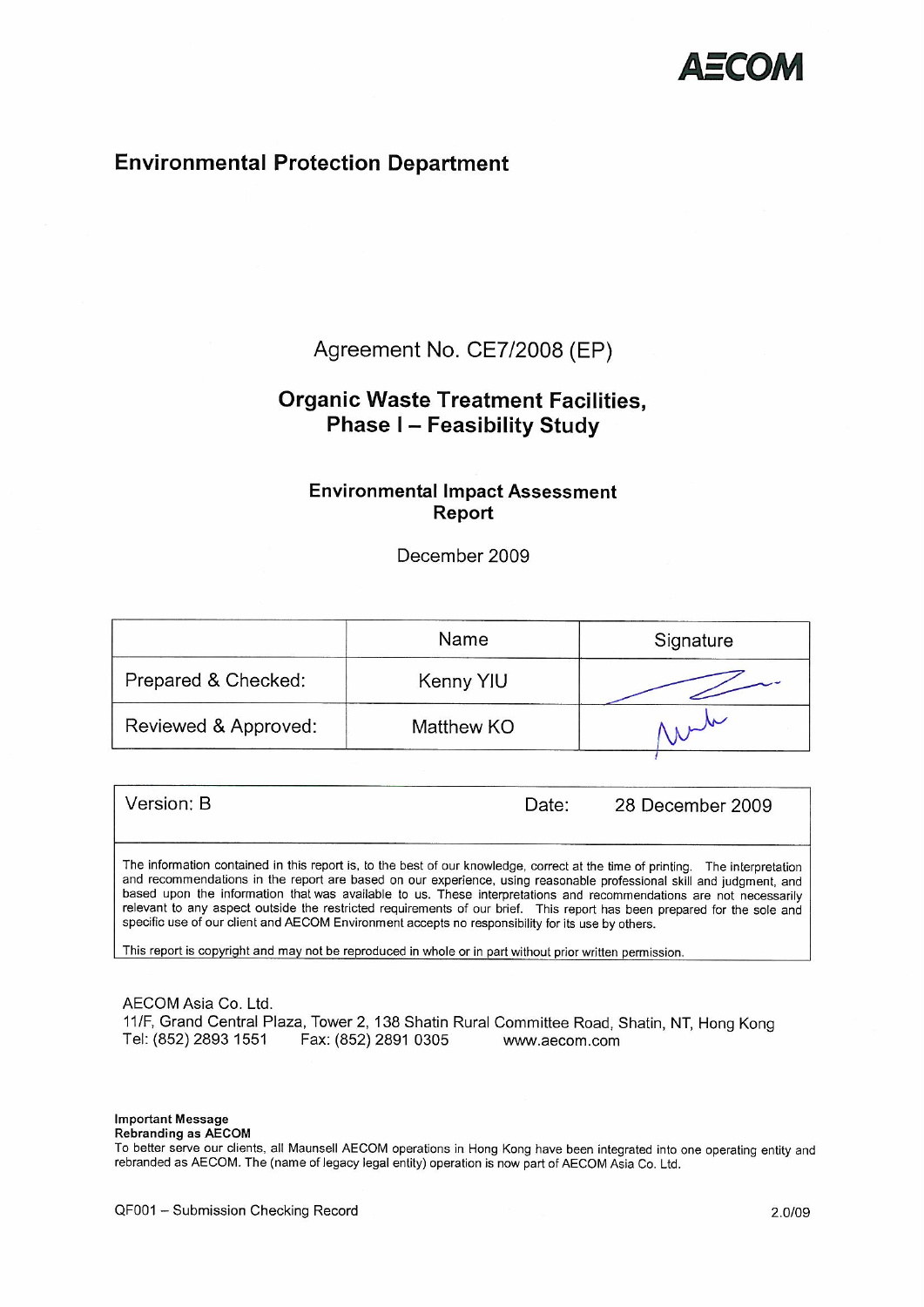#### Agreement No. CE 7/2008 (EP) **Organic Waste Treatment Facilities, Phase I-Feasibility Study**

### ENVIRONMENTAL IMPACT ASSESSMENT REPORT

## **Contents**

| 1            |                                                                             |  |
|--------------|-----------------------------------------------------------------------------|--|
|              |                                                                             |  |
|              |                                                                             |  |
|              |                                                                             |  |
|              |                                                                             |  |
|              |                                                                             |  |
| $\mathbf{2}$ |                                                                             |  |
|              |                                                                             |  |
|              |                                                                             |  |
|              |                                                                             |  |
|              |                                                                             |  |
|              | Consideration of Alternative Construction Methods and Sequences of Works2-6 |  |
|              |                                                                             |  |
|              |                                                                             |  |
| 3            |                                                                             |  |
|              |                                                                             |  |
|              |                                                                             |  |
|              |                                                                             |  |
|              |                                                                             |  |
|              |                                                                             |  |
|              |                                                                             |  |
|              |                                                                             |  |
|              |                                                                             |  |
|              |                                                                             |  |
|              |                                                                             |  |
|              |                                                                             |  |
| 4            |                                                                             |  |
|              |                                                                             |  |
|              |                                                                             |  |
|              |                                                                             |  |
|              |                                                                             |  |
|              |                                                                             |  |
|              |                                                                             |  |
|              |                                                                             |  |
|              |                                                                             |  |
|              | Recommended Mitigation and Safety Measures during Construction Phase  4-24  |  |
|              |                                                                             |  |
|              |                                                                             |  |
|              |                                                                             |  |
|              |                                                                             |  |
|              |                                                                             |  |

İ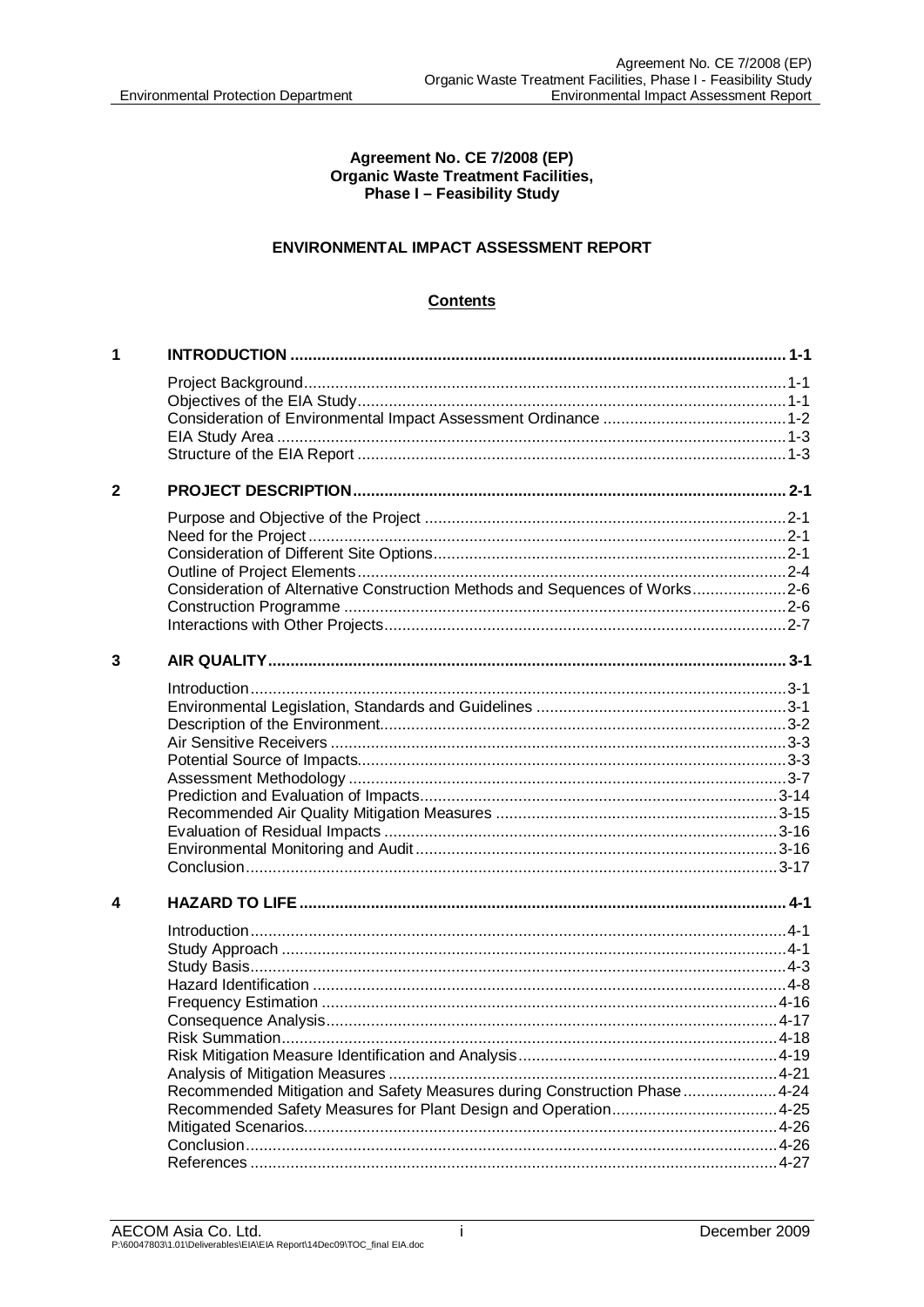| 5 |                                                                           |  |
|---|---------------------------------------------------------------------------|--|
|   |                                                                           |  |
|   | Environmental Legislation, Policies, Plans, Standards and Criteria5-1     |  |
|   |                                                                           |  |
|   |                                                                           |  |
|   |                                                                           |  |
|   |                                                                           |  |
|   |                                                                           |  |
|   |                                                                           |  |
|   |                                                                           |  |
|   |                                                                           |  |
|   |                                                                           |  |
|   |                                                                           |  |
| 6 |                                                                           |  |
|   |                                                                           |  |
|   |                                                                           |  |
|   |                                                                           |  |
|   |                                                                           |  |
|   |                                                                           |  |
|   |                                                                           |  |
|   |                                                                           |  |
|   | Mitigation of Adverse Environmental Impacts during Construction Phase 6-6 |  |
|   | Mitigation of Adverse Environmental Impacts during Operation Phase6-9     |  |
|   |                                                                           |  |
|   |                                                                           |  |
|   |                                                                           |  |
|   |                                                                           |  |
|   |                                                                           |  |
| 7 |                                                                           |  |
|   |                                                                           |  |
|   |                                                                           |  |
|   |                                                                           |  |
|   |                                                                           |  |
|   |                                                                           |  |
|   |                                                                           |  |
|   |                                                                           |  |
|   |                                                                           |  |
|   |                                                                           |  |
|   |                                                                           |  |
|   |                                                                           |  |
|   |                                                                           |  |
|   |                                                                           |  |
|   |                                                                           |  |
|   |                                                                           |  |
|   |                                                                           |  |
| 8 |                                                                           |  |
|   |                                                                           |  |
|   | Environmental Legislation, Policies, Plans, Standards and Criteria 8-1    |  |
|   |                                                                           |  |
|   |                                                                           |  |
|   |                                                                           |  |
|   |                                                                           |  |
|   |                                                                           |  |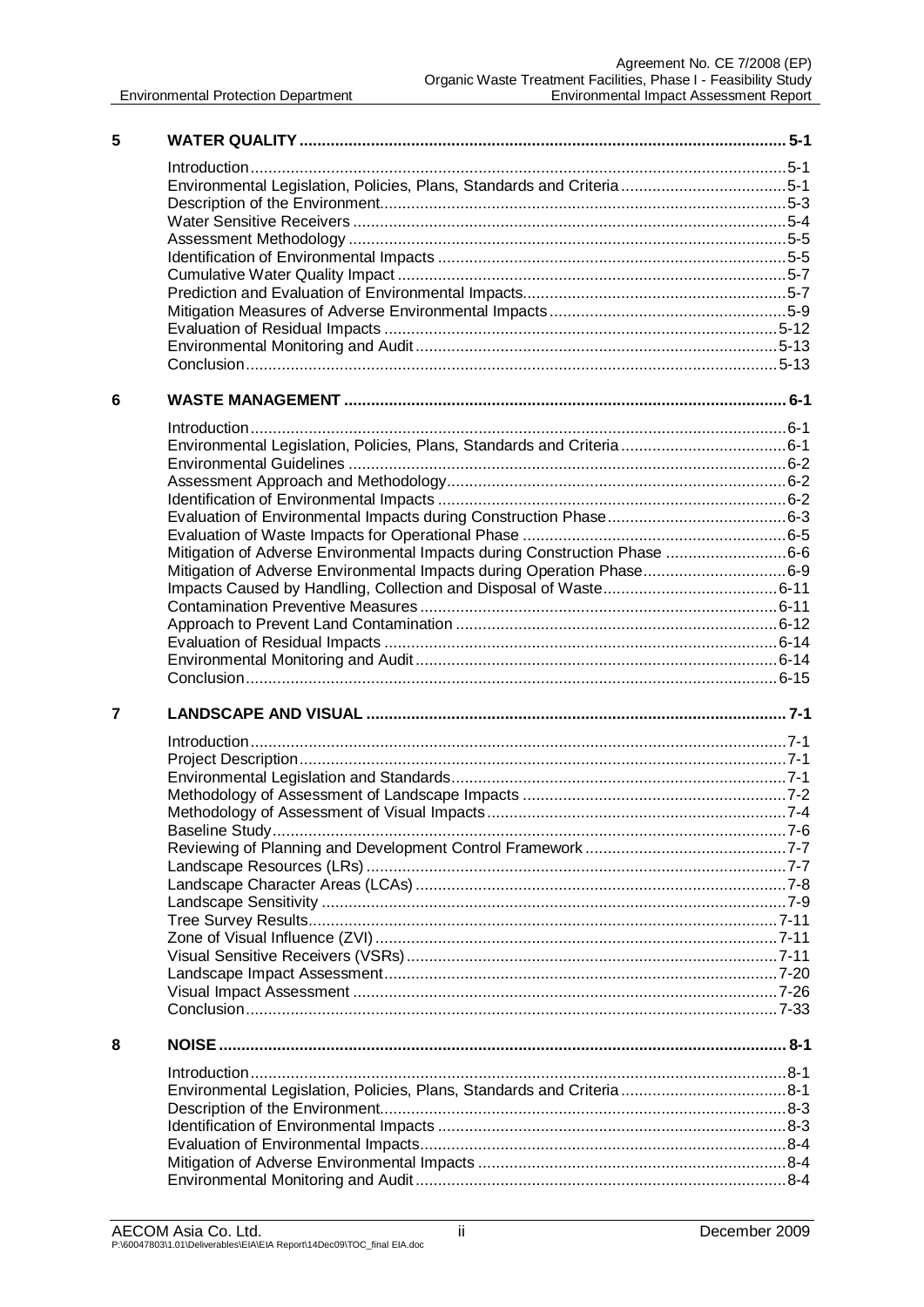| 9  |                                                        |  |
|----|--------------------------------------------------------|--|
|    |                                                        |  |
|    |                                                        |  |
|    |                                                        |  |
|    |                                                        |  |
|    |                                                        |  |
|    |                                                        |  |
|    |                                                        |  |
| 10 | CONCLUSIONS AND SUMMARY OF ENVIRONMENTAL OUTCOMES 10-1 |  |
|    |                                                        |  |
|    |                                                        |  |
|    |                                                        |  |

### **11 IMPLEMENTATION SCHEDULE AND RECOMMENDED MITIGATION MEASURES ..... 11-1**

#### **List of Tables**

|  | Table 2.1 | Summary of Assessment Results for Site Selection |
|--|-----------|--------------------------------------------------|
|--|-----------|--------------------------------------------------|

- Table 2.2 Strengths and Weaknesses of Anaerobic Digestion and Composting<br>Table 2.3 Construction Program
- Construction Program
- Table 2.4 Concurrent Projects<br>Table 3.1 Hong Kong Air Qual
- Hong Kong Air Quality Objectives
- Table 3.2 Reference Levels for HCl, HF and VOCs Acute and Chronic Exposure
- Table 3.3 Annual Average Concentrations of Air Pollutants in the Latest Five Years (Year 2004 - 2008) at Tung Chung Air Quality Monitoring Station
- Table 3.4 Air Sensitive Receivers
- Table 3.5 Standards to be Applied for the Emission Level of Cogen Units
- Table 3.6 Standards to be Applied to the Emission Level of the Centralized Air Pollution Control Unit
- Table 3.7 Emission Level of Centralized Air Pollution Control Unit
- Table 3.8 Emission Level of Cogen Units<br>Table 3.9 Emission Level of Flaring Gas
- Table 3.9 Emission Level of Flaring Gas System<br>Table 3.10 Conversion Factors for Wake-affected
- Conversion Factors for Wake-affected Point Sources and Area Sources
- Table 4.1 Time Modes for Temporal Variation of Road Population
- Table 4.2 Assumed Length and Occupancy of Different Classes of Vehicle
- Table 4.3 Projected Traffic Population
- Table 4.4 Projected Number of Passengers for Railway Lines
- Table 4 5 Population for OWTF during Operation Phase
- Table 4.6 Time Modes for Temporal Variation of Population
- Table 4.7 Indoor/Outdoor Ratios for Different Population Categories
- Table 4.8 Wind Direction Frequencies at Chek Lap Kok Weather Station
- Table 4.9 Properties of Chlorine
- Table 4.10 Hazardous Scenarios of Chlorine Outflow from the SHWWTW Buildings According to 1992 SHWWTW HA Report
- Table 4.11 Hazardous Scenarios of Chlorine Outflow from the SHWWTW Buildings Taking Into Account Use of Reinforced Concrete Panels
- Table 4.12 Hazardous Scenarios for Onsite Transport of Chlorine
- Table 4.13 Summary of Chlorine Incidents of Water Treatment Plant from MHIDAS
- Table 4.14 Properties of Biogas (Natural Gas)
- Table 4.15 Hazards Associated with Biogas Storage
- Table 4.16 Release Scenarios<br>Table 4.17 Assessment Criteria
- Table 4.17 Assessment Criteria for Biogas Hazards<br>Table 4.18 Hazard Distances
- Table 4.18 Hazard Distances<br>Table 4.19 Summarv of Relea
- Summary of Release Frequencies to Outside of Building
- Table 4.20 Onsite Road Transport Failure Case Frequencies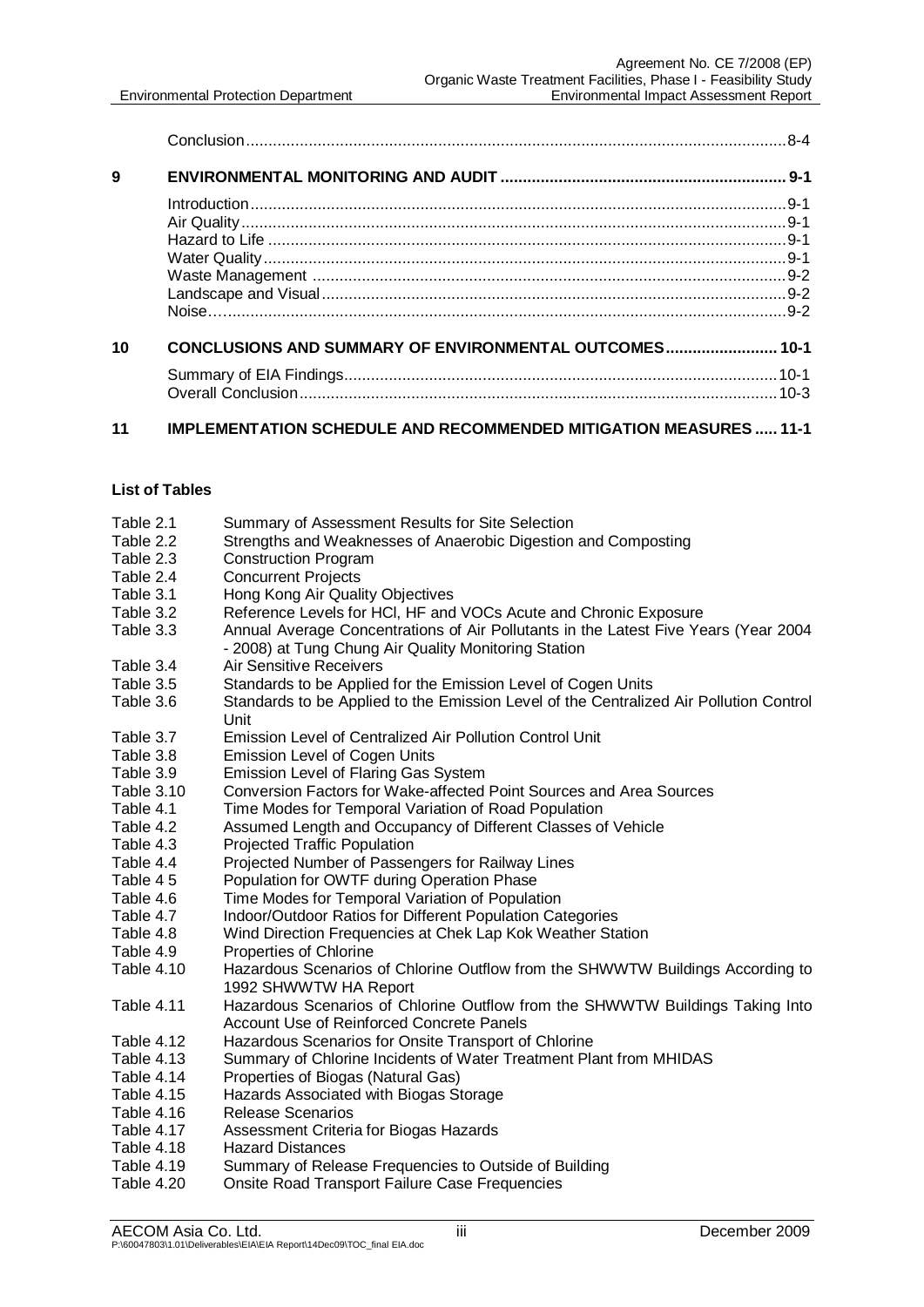- Table 4.21 Probability of Fatality
- Table 4.22 Summary of PLL
- Table 4.23 Feasible Risk Mitigation Measures
- Table 4.24 Cuantification of Risk Mitigation Measures and Cost Estimation<br>Table 4.25 Cuantification of Risk Mitigation Measures and Cost Estimation
- Quantification of Risk Mitigation Measures and Cost Estimation
- Table 4.26 Estimated ICAF and MJE for Selected Mitigated Measures
- Table 5.1 Summary of Water Quality Objectives for the North Western WCZ
- Table 5.2 Baseline Marine Water Quality Condition for North Western WCZ
- Table 6.1 Estimated Amount of Excavated Materials to be Generated, Reused and Disposed of
- Table 6.2 Estimated Amount of C&D Materials to be Generated, Reused and Disposed of
- Table 6.3 Summary of Waste Generation during Construction Phase
- Table 6.4 Summary of Waste Generation during Operation Phase
- Table 6.5 Summary of Waste Handling Procedures and Disposal Routes during Construction Phase
- Table 6.6 Summary of Waste Handling Procedures and Disposal Routes during Operation Phase
- Table 6.7 Materials used during the Operational Phase of the Project with Land Contamination **Potential**
- Table 7.1 Relationship between Receptor Sensitivity and Impact Magnitude in Defining Impact **Significance**
- Table 7.2 Landscape Resources (LRs) within a 500m Radius of the Site
- Table 7.3 Landscape Character Areas (LCAs)
- Table 7.4 Landscape Resources (LRs) and Landscape Character Areas (LCAs) and their Sensitivity to Change
- Table 7.5 Visual Sensitive Receivers (VSRs) and their Sensitivity to Change
- Table 7.6 Visual Sensitive Receivers (VSRs) and their Magnitude of Impacts
- Table 7.7 Proposed Landscape and Visual Mitigation Measures for Construction Phase
- Table 7.8 Proposed Landscape and Visual Mitigation Measures for Operation Phase
- Table 7.9 Significance of Landscape Impacts in Construction and Operation Phases
- Table 7.10 Significance of Visual Impacts in Construction and Operation Phases
- Table 8.1 Area Sensitivity Ratings (ASRs)
- Table 8.2 Acceptable Noise Levels for Construction Work (Restricted Hours)
- Table 8.3 Acceptable Noise Levels for Fixed Noise Sources<br>Table 10.1 Summary of Key Environmental Outcomes / Bene
- Summary of Key Environmental Outcomes / Benefits
- Table 11.1 Project Implementation Schedule

### **List of Figures**

- Figure 1.1 Site Location Plan
- Figure 2.1 Locations of Potential Sites for Organic Waste Treatment Facilities (OWTF)
- Figure 2.2 Preliminary Site Layout
- Figure 2.3 Process Flow Diagram (PFD)
- Figure 3.1 Site Location Plan and Locations of Representative Air Sensitive Receivers
- Figure 3.2 Contours of Cumulative Maximum 1-hour Average NO<sub>2</sub> Concentration in ug/m<sup>3</sup> at 8mPD
- Figure 3.3 Contours of Cumulative Maximum 24-hour Average  $NO<sub>2</sub>$  Concentration in ug/m<sup>3</sup> at 8mPD
- Figure 3.4 Contours of Cumulative Annual Average  $NO<sub>2</sub>$  Concentration in ug/m<sup>3</sup> at 8mPD
- Figure 3.5 Contours of Cumulative Maximum 24-hour Average RSP Concentration in ug/m<sup>3</sup> at 32.5mPD
- Figure 3.6 Contours of Cumulative Annual Average RSP Concentration in ug/m<sup>3</sup> at 8mPD
- Figure 3.7 Contours of Cumulative Maximum 1-hour Average  $SO<sub>2</sub>$  Concentration in ug/m<sup>3</sup> at 14mPD
- Figure 3.8 Contours of Cumulative Maximum 24-hour Average  $SO<sub>2</sub>$  Concentration in ug/m<sup>3</sup> at 14mPD
- Figure 3.9 Contours of Cumulative Annual Average  $SO_2$  Concentration in ug/m<sup>3</sup> at 14mPD
- Figure 3.10 Contours of Maximum 1-hour Average HCI Concentration in ug/m<sup>3</sup> at 29.5mPD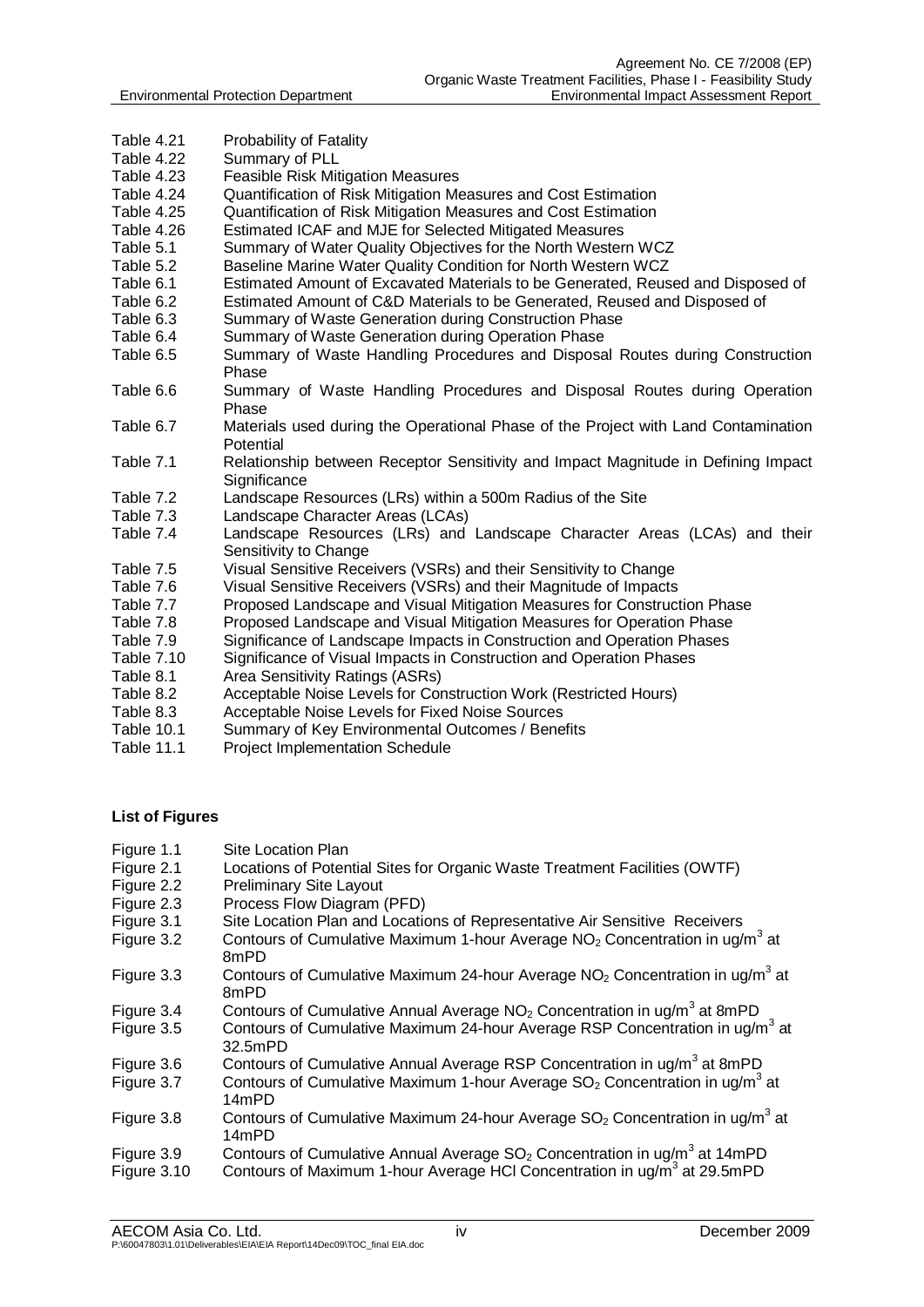- Figure 3.11 Contours of Annual Average HCI Concentration in ug/m<sup>3</sup> at 32.5mPD
- Figure 3.12 Contours of Maximum 1-hour Average HF Concentration in ug/m<sup>3</sup> at 29.5mPD
- Figure 3.13 Contours of Annual Average HF Concentration in ug/m<sup>3</sup> at 32.5mPD
- Figure 3.14 Contours of Maximum 1-hour Average VOC Concentration in ug/m<sup>3</sup> at 32.5 mPD
- Figure 3.15 Contours of Odour Concentration in OU /5-sec average (contributed from OWTF emissions only) at 32.5 mPD
- Figure 4.1 Consultation Zone
- Figure 4.2 Societal Risk Guidelines
- Figure 4.3 Population Restrictions Endorsed by the CCPHI
- Figure 4.4 Presentation of Consequence Results
- Figure 4.5 Hazard Distance due to Biogas Storage
- Figure 4.6 WTW Combined Risk Individual Risk Contours
- Figure 4.7 Societal Risk (All Scenarios Unmitigated)<br>Figure 4.8 Contribution of OWTF to Societal Risk for Y
	- Contribution of OWTF to Societal Risk for Year 2013 Scenario without LLP
- Figure 4.9 Societal Risk (Mitigated Scenarios)
- Figure 4.10 Location of 3m Height Fence
- Figure 7.1 Location Plan
- Figure 7.2 Proposed Site Layout Plan and Aerial View
- Figure 7.3 Landscape Impact Assessment Area
- Figure 7.4 Landscape Character Map of Hong Kong
- Figure 7.5 Landscape Resources
- Figure 7.6 Landscape Character Areas
- 
- Figure 7.7 Visual Sensitive Receivers & Location of View Angles (1 of 3)<br>Figure 7.8 Visual Sensitive Receivers & Location of View Angles (2 of 3) Visual Sensitive Receivers & Location of View Angles (2 of 3)
- Figure 7.9 Visual Sensitive Receivers & Location of View Angles (3 of 3)
- Figure 7.10 View Angles from Visual Sensitive Receivers (VSR 1)
- Figure 7.11 View Angles from Visual Sensitive Receivers (VSR 2)
- Figure 7.12 View Angles from Visual Sensitive Receivers (VSR 3)
- Figure 7.13 View Angles from Visual Sensitive Receivers (VSR 4)
- Figure 7.14 View Angles from Visual Sensitive Receivers (VSR 5)
- Figure 7.15 View Angles from Visual Sensitive Receivers (VSR 6)
- Figure 7.16 View Angles from Visual Sensitive Receivers (VSR 7)
- Figure 7.17 View Angles from Visual Sensitive Receivers (VSR 8)
- Figure 7.18 View Angles from Visual Sensitive Receivers (VSR 9)
- Figure 7.19 View Angles from Visual Sensitive Receivers (VSR 10)
- Figure 7.20 Landscape Master Plan
- Figure 7.21 Aerial View at Opening Year
- Figure 7.22 Aerial View Year 10 of Operation
- Figure 7.23 Photomontage View Angle A Existing Condition
- Figure 7.24 Photomontage View Angle A Unmitigated Impacts
- Figure 7.25 Photomontage View Angle A Day 1 with Mitigation Measures
- Figure 7.26 Photomontage View Angle A Year 10 with Mitigation Measures<br>Figure 7.27 Photomontage View Angle B Existing Condition
- Photomontage View Angle  $B$  Existing Condition
- Figure 7.28 Photomontage View Angle B Unmitigated Impacts
- Figure 7.29 Photomontage View Angle B Day 1 with Mitigation Measures
- Figure 7.30 Photomontage View Angle B Year 10 with Mitigation Measures
- Figure 8.1 Noise Assessment Study Area
- Figure 8.2 Nearest Noise Sensitive Receivers to OWTF